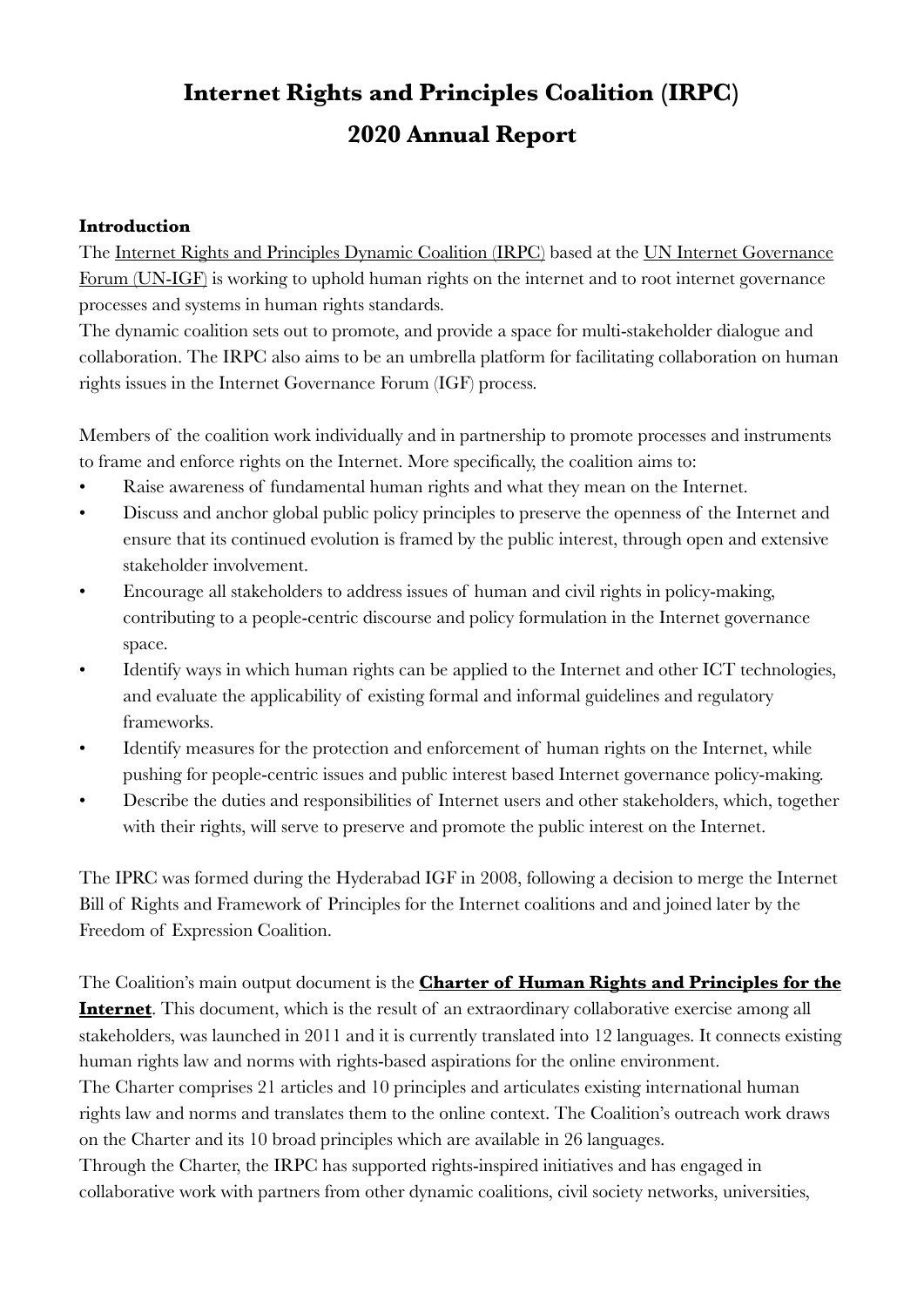political representatives and civil servants and the technical community, to raise awareness on the need to implement rights-based frameworks for the online environment.

Some of the human rights issues online highlighted over the past few years have covered:

The right to access and protection of rights of minorities, including as migrants and refugees See: [IGF2018 WS346 Refugee Rights and Emerging Technologies: Building Digital Futures for](https://www.intgovforum.org/multilingual/content/igf-2018-ws-346-refugee-rights-and-emerging-technologies-building-digital-futures-for-all)  [all,](https://www.intgovforum.org/multilingual/content/igf-2018-ws-346-refugee-rights-and-emerging-technologies-building-digital-futures-for-all)

IGF2016 – [Lightning Session] [Human Rights Online: What has Internet Governance got to do](https://igf2016.sched.com/event/90y5/lightning-session-human-rights-online-what-has-internet-governance-got-to-do-with-refugees)  [with Refugees?](https://igf2016.sched.com/event/90y5/lightning-session-human-rights-online-what-has-internet-governance-got-to-do-with-refugees),

EuroDIG2016: [Confronting the Digital Divide : WS2 Internet Access and/as Human Rights for](https://eurodigwiki.org/wiki/WS_2:_Confronting_the_digital_divide_(1)_-_Internet_access_and/as_human_rights_for_minorities)  [Minorities and WS10 Refugees, human rights and Internet access\)](https://eurodigwiki.org/wiki/WS_2:_Confronting_the_digital_divide_(1)_-_Internet_access_and/as_human_rights_for_minorities) 

• Privacy and data protection See: EuroDIG 19 [WS 2: GDPR Implementation – Blind spots, opportunities, and the way](https://eurodigwiki.org/wiki/GDPR_Implementation_%E2%80%93_Blind_spots,_opportunities,_and_the_way_forward_%E2%80%93_WS_02_2019)  [forward](https://eurodigwiki.org/wiki/GDPR_Implementation_%E2%80%93_Blind_spots,_opportunities,_and_the_way_forward_%E2%80%93_WS_02_2019),

IGF19 [WS #282 Data Governance by AI: Putting Human Rights at Risk?.](https://sched.co/SU22))

- Online abuse of human rights activists, media workers and women and the need to put in place more efficient and transparent regulations to tackle online harassment
- See: IGF2016 IRPC Meeting (with Amnesty International) "[When death threats go viral: defending human rights in the face of orchestrated harassment](https://igf2016.sched.com/event/8htr)  [campaign on social media"](https://igf2016.sched.com/event/8htr)
- Emerging technologies and human rights See: [IGF2018 WS346 Refugee Rights and Emerging Technologies: Building Digital Futures for](https://www.intgovforum.org/multilingual/content/igf-2018-ws-346-refugee-rights-and-emerging-technologies-building-digital-futures-for-all)  [all,](https://www.intgovforum.org/multilingual/content/igf-2018-ws-346-refugee-rights-and-emerging-technologies-building-digital-futures-for-all)

EuroDIG 19 [WS 2: GDPR Implementation – Blind spots, opportunities, and the way forward](https://eurodigwiki.org/wiki/GDPR_Implementation_%E2%80%93_Blind_spots,_opportunities,_and_the_way_forward_%E2%80%93_WS_02_2019), IGF19 [WS #282 Data Governance by AI: Putting Human Rights at Risk?.](https://sched.co/SU22))

• Environmental sustainability and the ICTs See: IGF18 "[Sustainable Futures: The Internet, Human Rights, and Environmental Issues"](https://www.intgovforum.org/multilingual/content/igf-2018-dc-internet-rights-and-principles-sustainable-futures-the-internet-human-rights-and), EuroDIG19 ["Fighting climate change with emerging technologies – for good or ill?](https://eurodigwiki.org/wiki/Fighting_climate_change_with_emerging_technologies_%E2%80%93_for_good_or_ill?_%E2%80%93_Flash_13_2019)", IGF19 ["Internet Futures and the Climate Crisis – Paths to Sustainability or Extinction?"](https://sched.co/SU3a) )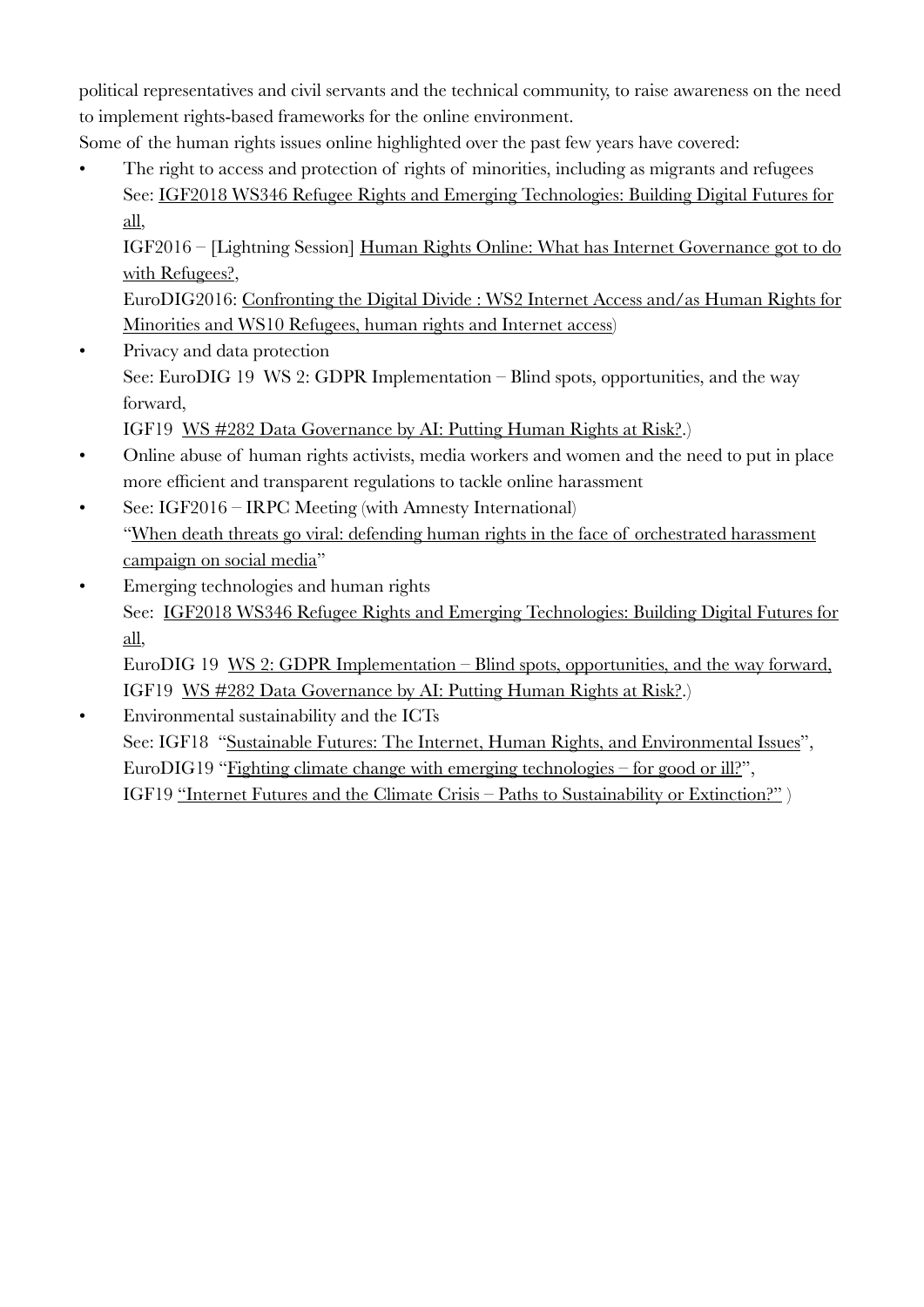# **Internet Rights and Principles Coalition in 2020**

## **IRPC Governance**

The IRPC started its activities in 2020 with the establishment of the new Steering Committee following the annual election. The role of the IRPC Steering Committee (IRPC SC) is to coordinate the Coalition's outreach work. The IRPC SC meets regularly throughout the year to update on ongoing and future activities.

#### **The Structure of the SC in 2020**

- Minda Moreira, Co-Chair (also Council of Europe CDMSI Observership Coordinator with Marianne Franklin)
- June Parris, SC member, Secretary
- Marianne Franklin, SC member (also Outreach and Partnerships Coordinator, Council of Europe CDMSI Observership Coordinator
- Mohamed Farahad, SC Member
- Sahajman Shrestha, SC Member
- Michael J. Oghia, SC Member

#### **Regional Experts**

- Africa: Rigobert Kenmogne
- Asia-Pacific: Marianne Franklin and Sahajman Shrestha
- Latin America And Caribbean: June Parris
- Middle East and North Africa: Mohamed Farahad
- Europe Minda Moreira and Marianne Franklin

#### **Ongoing Projects**

- Charter Booklet Project Coordinator: Marianne Franklin
- The Charter of Human Rights and Principles for the Internet Educational Resource Guide (v2) Coordinator: vacant

#### **IRPC SC Meetings**

In 2020 the Steering Committee met four times to discuss, review and approve the Coalition's programme of activities. On its first meeting the IRPC SC agreed to focus on Articles 1 to 4 of the [Charter of Human Rights and Principles for the Internet.](https://internetrightsandprinciples.org/wp-content/uploads/2020/03/IRP_booklet_Eng_7ed_Nov2019.pdf) It was also agreed that collaboration with other groups and like-minded initiatives would continue.

Throughout the year the IRPC SC discussed and coordinated the IRPC participation in internet governance activities at national, regional and international level, collaboration with partners, such as NGO's, dynamic coalitions and individuals and organisations that work to advance human rights in the online environment.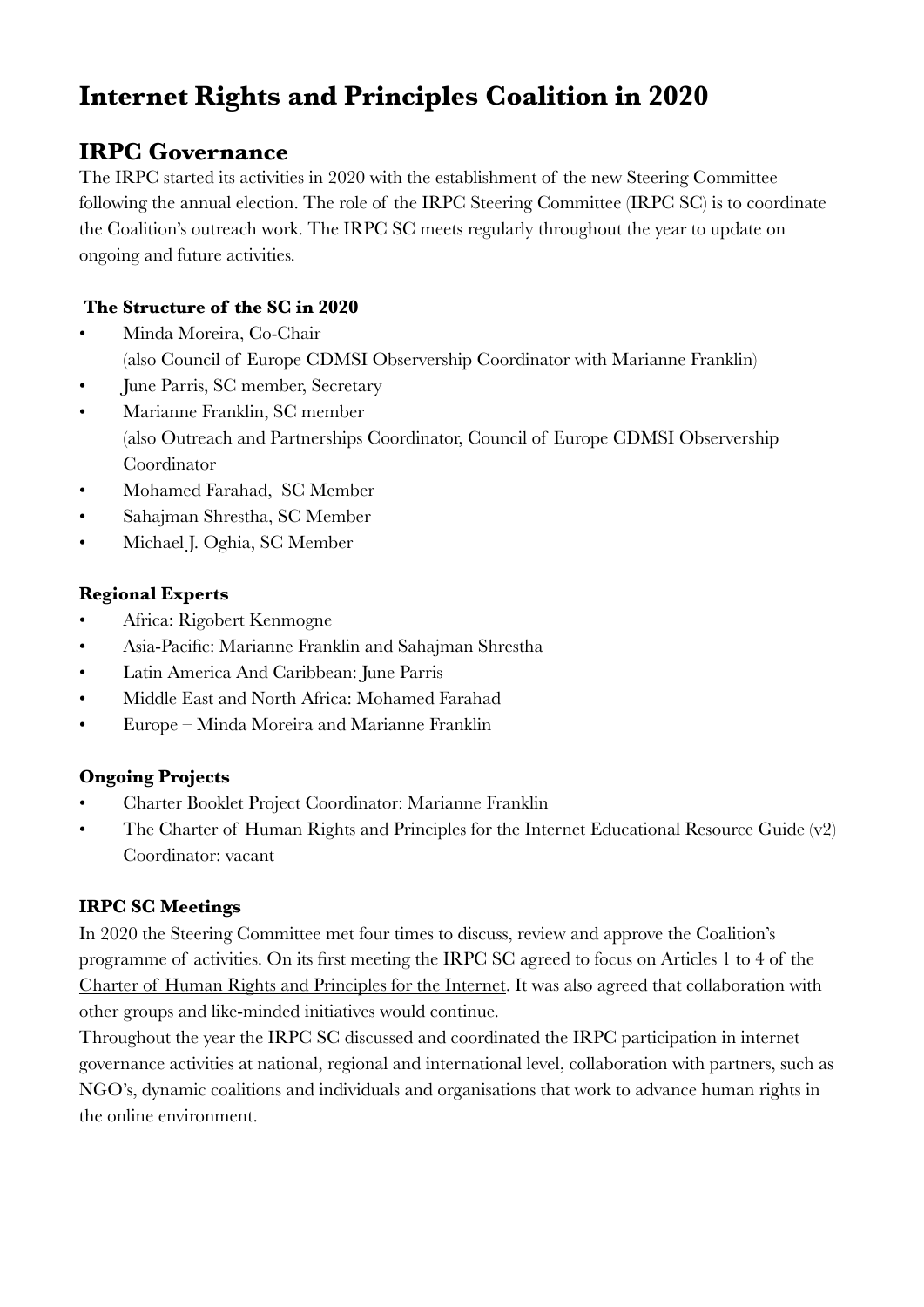#### **IRPC Website Restructure**

The migration and restructure of the IRPC website had been focus of discussion for some time and in 2020 the IRPC SC had the opportunity to migrate its website to a green hosting company, as part of its commitment to ensure a human rights-based and environmentally sustainable internet. The website was also redesigned and restructured to improve efficiency and to reduce its carbon footprint.

## **The IRPC Activities in 2020**

The challenges of the Covid-19 pandemic brought human rights online to the spotlight and stressed the importance and the urgent need of upholding the fundamental rights and freedoms offline and online. Despite the adverse impacts of the pandemic, the commitment of this Coalition to pursue its work remained unchanged. Throughout the year the IRPC contributed and participated in regional and national initiatives, such as the European Dialogue on Internet Governance (EuroDIG), the Asia Pacific Regional Internet Governance Forum (APrIGF), the UK IGF, among others, worked on ongoing commitments such as its observer's role to the Council of Europe's Steering Committee on Media and Information Society (CDMSI), participated in rights-based initiatives such as the RightsCon, and engaged in new partnerships and collaborations.

#### **1) European Dialogue on Internet Governance (EuroDIG)**

The IRPC participated in the European Dialogue on Internet Governance (EuroDIG) and was part of the organising team for EuroDIG2020 [Plenary 4: Greening Internet Governance – Environmental](https://eurodigwiki.org/wiki/Greening_Internet_governance_%E2%80%93_Environmental_sustainability_and_digital_transformation_%E2%80%93_PL_04_2020)  [sustainability and digital transformation](https://eurodigwiki.org/wiki/Greening_Internet_governance_%E2%80%93_Environmental_sustainability_and_digital_transformation_%E2%80%93_PL_04_2020), which took place June 12 2020. This session asked representatives from governments, the technical community, and civil society to present clear, and feasible action plans for their contribution to ensuring the environmental sustainability of internet design and use.

Key messages of this session highlighted the need for:

- sustainability at the core of Internet governance
- standardised methodology and indicators to assess and monitor the environmental and social impact of digital technologies and enable evidence based decisions.
- A circular economy and green powered infrastructure.
- More collaboration among all stakeholders , efficient regulation and corporate accountability

This Plenary led to the creation of the intersessional group: [Greening Internet governance.](https://eurodigwiki.org/wiki/Greening_Internet_governance_%E2%80%93_Environmental_sustainability_and_digital_transformation_%E2%80%93_2020/2021)

#### **2) Internet Governance Forum - IGF 2020**

The IRPC organised Workshop #266 on ICT sustainability and human rights, hosted its Annual Meeting, which included an discussion on the IRPC Charter's Article 4 - The Right to Development Through the Internet and participated in the Main Session: Environmen**t** and in the DCs Main Session. The IRPC was also present at the IGF Village.

### **• [IRPC Annual Meeting: Sustainable Internet Governance & the Right to](https://www.intgovforum.org/multilingual/content/igf-2020-sustainable-internet-governance-the-right-to-development#undefined)  [Development](https://www.intgovforum.org/multilingual/content/igf-2020-sustainable-internet-governance-the-right-to-development#undefined)**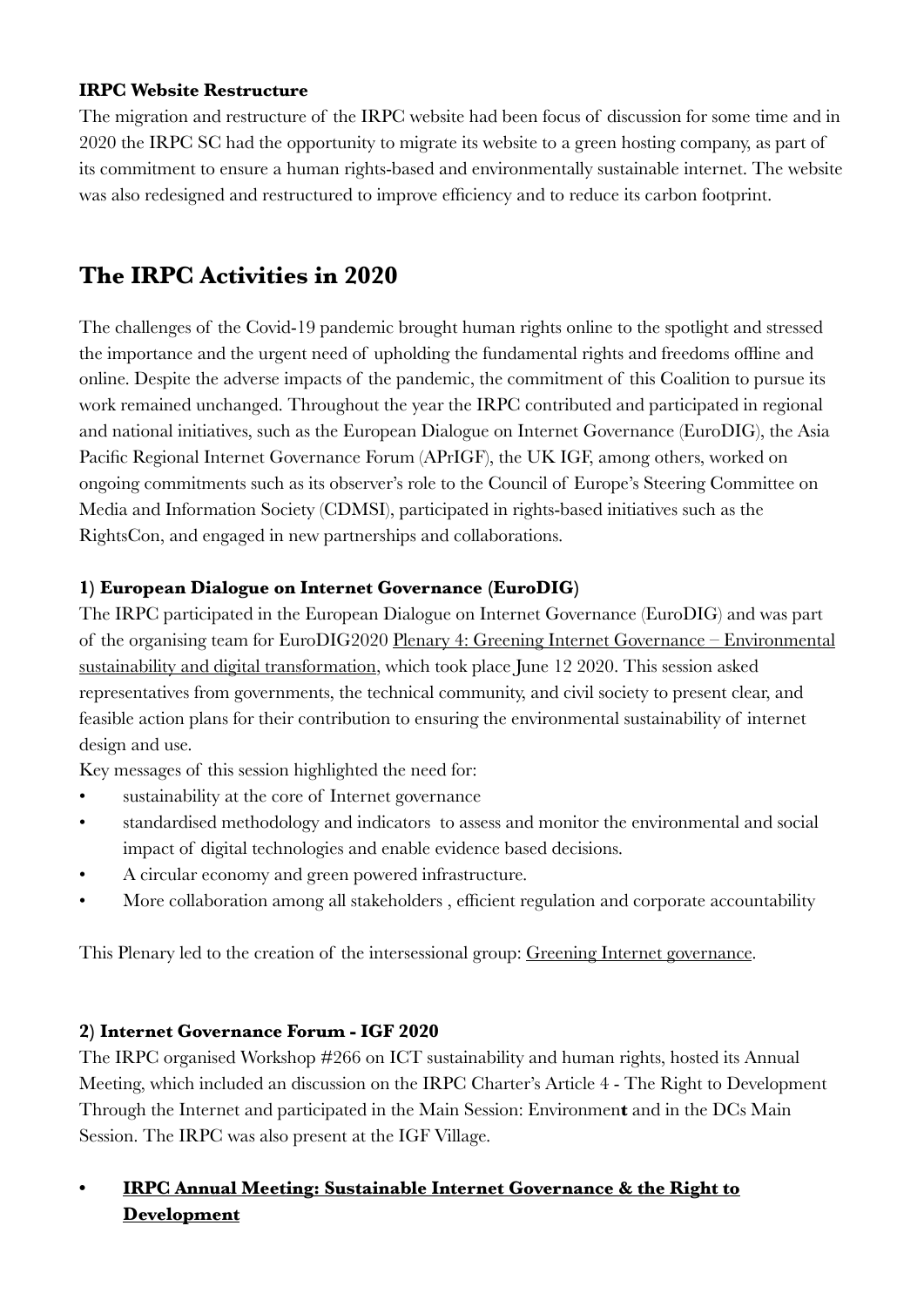The IRPC Annual Meeting took place online during the first phase of the virtual Internet Governance Forum 2020 and it was structured into two parts:

- The first was an introduction to the Coalition to new participants, followed by a brief update on the IRPC activities throughout the year and a call for new participants to join the work of the Coalition.
- The second part was a discussion on the Charter's Article 4, the Right to Development Through the Internet, which inspired our meetings in Paris back in 2018, and our session Internet and the Climate Crisis at the IGF2019 in Berlin.

The session looked on how the environmental impact of internet-connected technologies affect human rights especially the right to development and how to work together to ensure an environmentally sustainable and rights-based Internet.

#### • **[Workshop 266: Environmental Sustainability and Human Rights](https://www.intgovforum.org/multilingual/content/igf-2020-ws-266-sustainable-netgov%C2%A0by-design-environment-human-rights)**

The IRPC organised workshop 266: Environmental sustainability and Human Rights, one of the 12 workshops in Environment track on its first year at the IGF.

The objective of this session was to map out concrete steps to ensure that environmental sustainability can be fully integrated into the design, manufacturing, implementation, and procurement of Internet-dependent technologies; from raw materials, to data storage and energy consumption, to disposal at the end of hardware lifecycles.

The discussion focused on the interconnections between human rights, environment and Internet connected technologies and looked into concrete steps to achieve an effective multistakeholder collaborative effort to ensure human rights and sustainability by design. The speakers agreed that only concerted solutions resulting from multi-stakeholder collaboration could lead to effective change and that more needs to be done to promote dialogue and shared experiences, in existing spaces such as the IGF and the NRIs.

#### **The IRPC also participated in the**

- **[Main Session: Environment](https://www.intgovforum.org/multilingual/content/igf-2020-dcs-main-session-socio-economic-recovery-after-the-covid19-crisis-%E2%80%93-dynamic)** exploring how technologies are used and developed throughout the world to measure, understand and fight the impacts of climate change and showcasing solutions and commitments for climate action across all layers of the global digital ecosystem.
- **[Dynamic Coalition's Main Session](https://www.intgovforum.org/multilingual/content/igf-2020-dcs-main-session-socio-economic-recovery-after-the-covid19-crisis-%E2%80%93-dynamic)** focusing on altering the thinking from scenarios of a global recession to scenarios of a post-covid upliftment in the way we govern, do business and live.

The IRPC contributed with a substantive paper and was part of the organising team. At the Main Session the IRPC joined the discussion on the relevance of the DCs work during and after the pandemic to help cause a socio-economic renewal and highlighted the urgent need of upholding human rights in the online environment in times of crisis and beyond.

Following the IGF 2020, the IRPC also joined new intersessional work project: Policy Network on Environment and Digitalisation, which will focus on assessing and gathering best practices on environment matters of relevance for the digital public policy.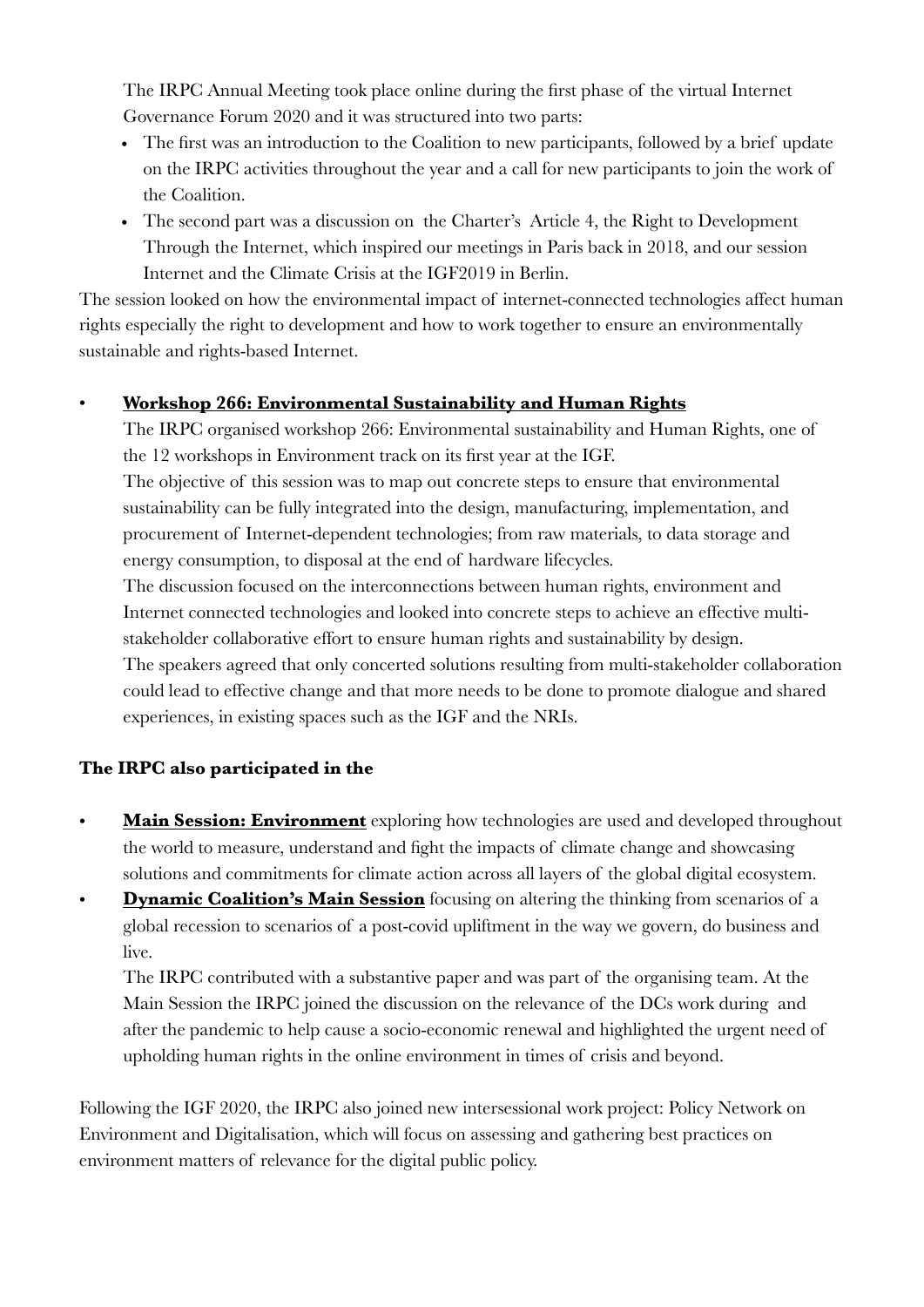### **3) Council of Europe - Steering Committee on Media and Information Society (CDMSI) Observership**

Since 2014 the IRPC is also observer to the **[Steering Committee on Media and Information](https://www.coe.int/en/web/freedom-expression/cdmsi)  [Society \(CDMSI\)](https://www.coe.int/en/web/freedom-expression/cdmsi)** at the Council of Europe.

As part of its observer status the Coalition attended the virtual [18th Plenary Meeting](https://rm.coe.int/18th-meeting-of-cdmsi-draft-agenda/1680a0199a) in November. Throughout the year the IRPC also contributed by giving input and feedback to the outputs of the CDMSI**.**

#### **4) Other Collaborative work**

#### **• APC and RightsCon 2020**

The IRPC teamed up with the Association for Progressive Communications (APC) for stronger collaboration ICT sustainability. At RightsCon 2020 the IRPC participated on the panel Environmental sustainability and internet governance: a roadmap for policy action, a strategy session co-organised by the APC.

#### **• Youth IGF Summit (Youth IGF Germany)**

The IRPC participated in the Youth IGF Summit (Youth IGF Germany) by joining the webinar [Digitisation and Sustainability: How shutdowns, quarantine and home office impact the](https://yigf.gi.de/event/digitisation-and-sustainability)  [environment and what we can do about it](https://yigf.gi.de/event/digitisation-and-sustainability)

#### **• Youth4Digital Sustainability: Greening the Internet Webinar**

The IRPC joined the this Youth4Digital Sustainability webinar to discuss environmental sustainability of the ICTs

#### **• Dynamic Coalition on Core Internet Values (DC-CIV)**

The IRPC teamed up with the Dynamic Coalition on Core Internet Values (DC-CIV) to give input and to support the "[Statement on excessive Internet controls](https://www.coreinternetvalues.org/?p=1715)". The IRPC also participated on the DC-CIV Session at IGF2020: Internet in Crisis Management and Renewal.

#### **• Youth Coalition on Internet Governance (YCIG)**

As part of IRPC's commitment to work with sister Dynamic Coalitions and to amplify the voice of younger generations within the IG community the IRPC invited Youth Coalition on Internet Governance (YCIG) to join the IRPC annual meeting and to take part on the focused discussion.

#### **5) The Charter of Human Rights and Principles for the Internet**

A very important part of the work of this Coalition has been the translation of the Charter. Translation teams all around the world made this document widely accessible. The IRPC Charter is currently available in 10 languages and its 10 "punchy" Principles are translated into in 26 languages. In 2020 we completed the Italian translation of the Charter and it will be launched at the EuroDIG 2021 in Trieste.

The 10 Internet Rights and Principles have been translated into Nepali and Georgian and the translations of the Charter in Catalan and Georgian are in progress.